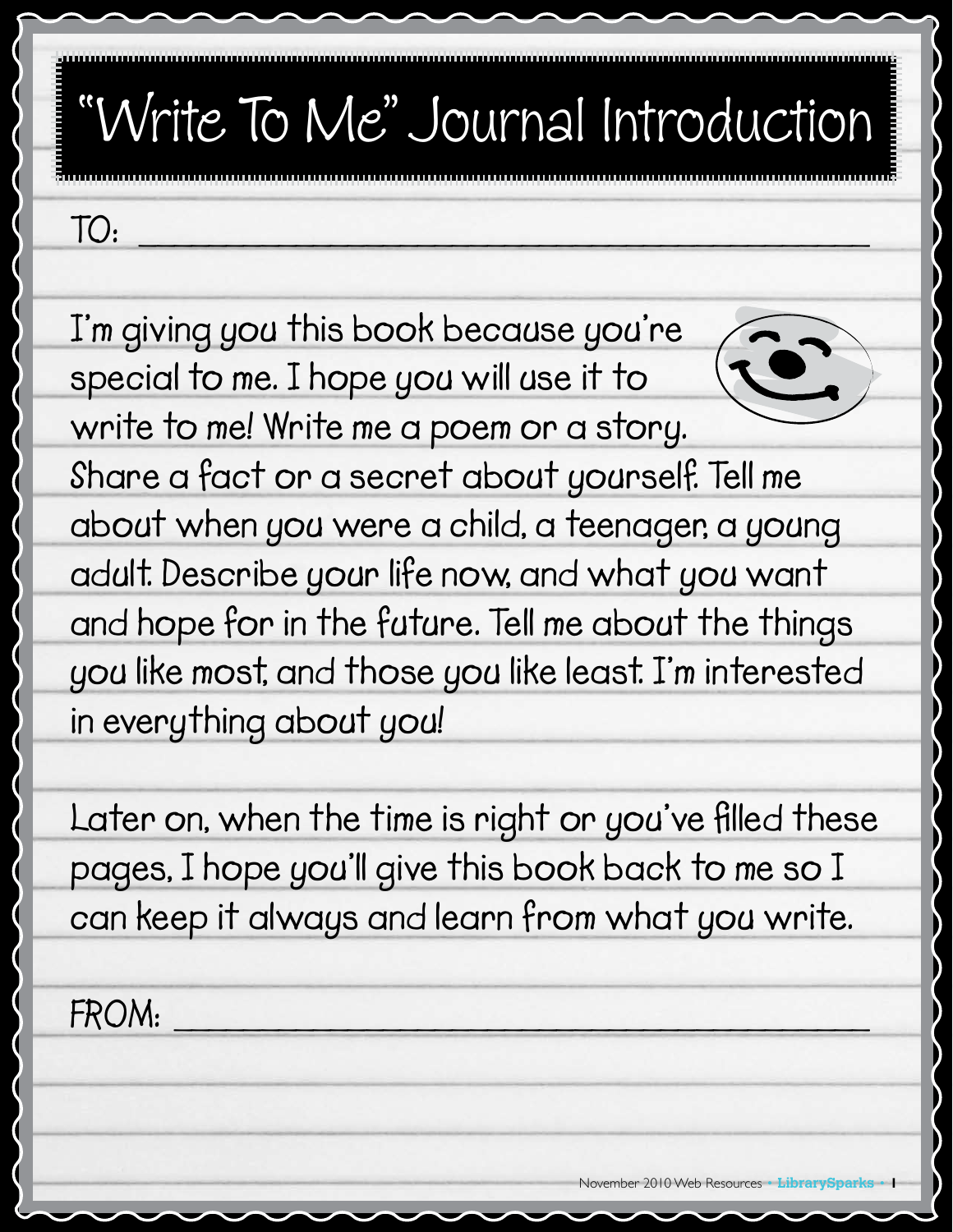|                                               | Interview an older adult about his or her life. Use these questions to guide your interview. |
|-----------------------------------------------|----------------------------------------------------------------------------------------------|
|                                               |                                                                                              |
| When and where were you born?                 |                                                                                              |
| Where did you grow up?                        |                                                                                              |
| Who was in your family?                       |                                                                                              |
| Did you have pets? Tell me about them.        |                                                                                              |
| What was your life like when you were my age? |                                                                                              |
| What chores did you do?                       |                                                                                              |
| Who were your friends?                        |                                                                                              |

L

L

ı

I

 $\overline{\phantom{a}}$ 

j

L

 $\overline{\mathsf{L}}$ 

I

L

İ

L

֖֧֧ׅ֧֧֧֪ׅ֧֪ׅ֧ׅ֧֧֧֧֧֧֧֧֧֧֧֧֧֧֧֧֧֧֧֧֧֚֚֚֚֚֚֚֚֚֚֚֚֚֚֚֚֚֚֚֡֕֘֕֡֡֓֡֓֡֓֡֬֓֡֟֓֡֓֡֓֓֡֓֡֟֓֡֟֓֡֟֓֡֬֓֓֞֝֬֝֓֝<br>֧֧֪֪֧֪֧֪֪֪֪֪֪֜֜֟

İ

ı L

ı

l

L

ı

д

T.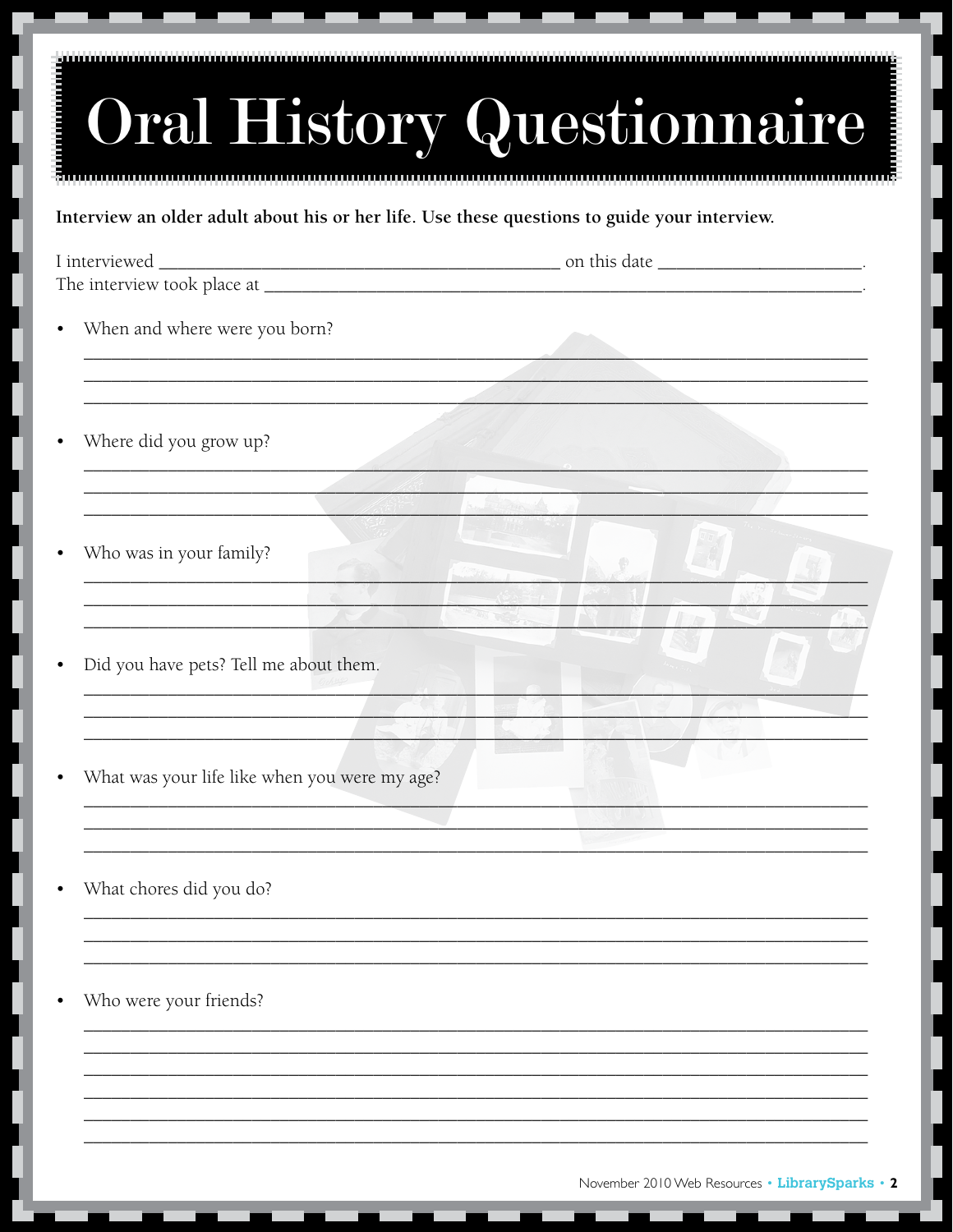| <b>Oral History Questionnaire</b>                                              |
|--------------------------------------------------------------------------------|
| What did you do for fun?                                                       |
| Where did you shop? What did you buy?                                          |
| What did you eat? Did your family have dinner together?                        |
| Did your family travel to take vacations? Tell me about them.                  |
| Tell me about your school. What was your favorite subject? What did you learn? |
| Tell me one of your favorite stories from your childhood.                      |
|                                                                                |

L

 $\overline{\phantom{a}}$ 

L

L

 $\overline{\phantom{a}}$ 

 $\overline{\phantom{a}}$ 

 $\overline{\phantom{a}}$ 

 $\overline{\phantom{a}}$ 

 $\overline{\phantom{a}}$ 

ı

L

 $\overline{\phantom{a}}$ 

I

L

I

I

L

İ

Л

E.